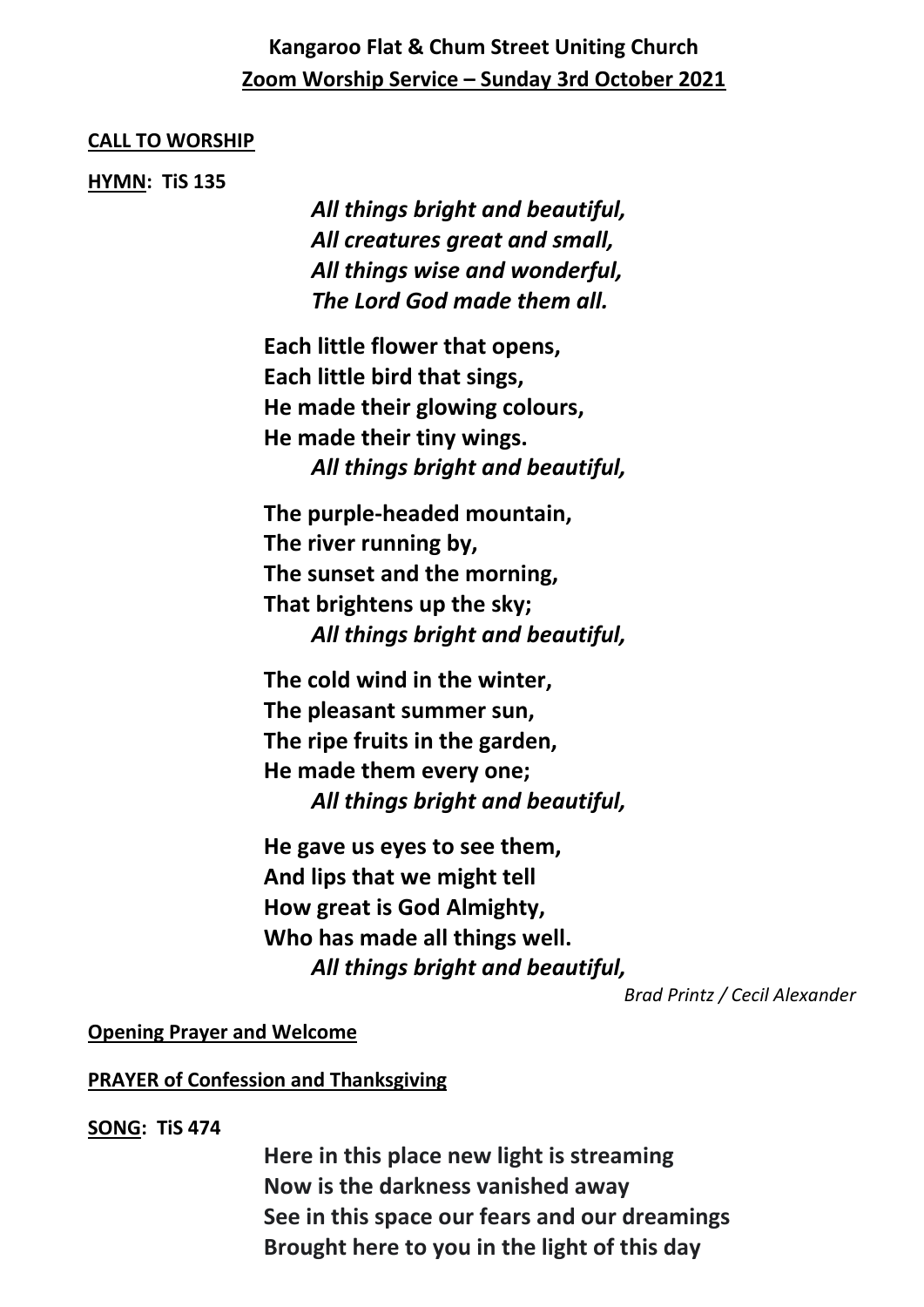**Gather us in, the lost and forsaken Gather us in, the blind and the lame Call to us now and we shall awaken We shall arise at the sound of our name**

**We are the young, our lives are a mystery We are the old who yearn for your face We have been sung throughout all of history Called to be light to the whole human race Gather us in, the rich and the haughty Gather us in, the proud and the strong Give us a heart so meek and so lowly Give us the courage to enter the song**

**Here we will take the wine and the water Here we will take the bread of new birth Here you shall call your sons and your daughters Call us anew to be salt for the earth Give us to drink the wine of compassion Give us to eat the bread that is you Nourish us well and teach us to fashion Lives that are holy and hearts that are true**

**Not in the dark of buildings confining Not in some heaven light years away But here in this place the new light is shining Now is the kingdom, now is the day Gather us in and hold us forever Gather us in and make us your own Gather us in, all peoples together Fire of love in our flesh and our bones Fire of love in our flesh and our bones**

*Marty Haugen*

#### **BIBLE READINGS**:

#### **Hebrews 1:1-4**

 $1$  Long ago God spoke to our ancestors in many and various ways by the prophets,  $2$  but in these last days he has spoken to us by a Son, whom he appointed heir of all things, through whom he also created the worlds. <sup>3</sup> He is the reflection of God's glory and the exact imprint of God's very being, and he sustains all things by his powerful word. When he had made purification for sins, he sat down at the right hand of the Majesty on high,  $4$  having become as much superior to angels as the name he has inherited is more excellent than theirs.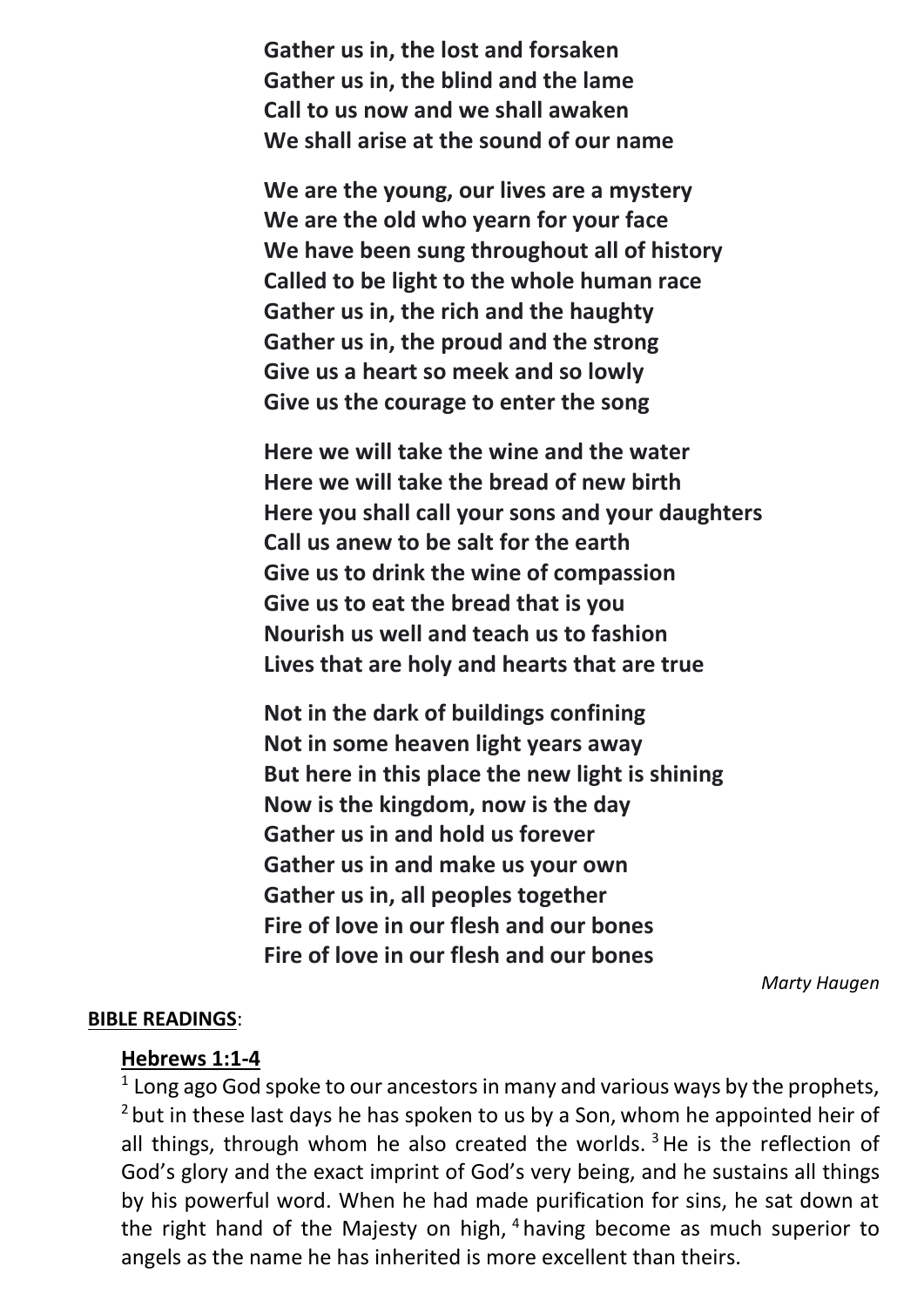# **Hebrews 2:5-12**

 $\sqrt[5]{5}$ Now God did not subject the coming world, about which we are speaking, to angels. <sup>6</sup> But someone has testified somewhere,

"What are human beings that you are mindful of them,

or mortals, that you care for them?

 $7$  You have made them for a little while lower than the angels;

you have crowned them with glory and honour,

8 subjecting all things under their feet."

Now in subjecting all things to them, God left nothing outside their control. As it is, we do not yet see everything in subjection to them,  $9$  but we do see Jesus, who for a little while was made lower than the angels, now crowned with glory and honour because of the suffering of death, so that by the grace of God he might taste death for everyone.

 $10$  It was fitting that God, for whom and through whom all things exist, in bringing many children to glory, should make the pioneer of their salvation perfect through sufferings. <sup>11</sup> For the one who sanctifies and those who are sanctified all have one Father. For this reason Jesus is not ashamed to call them brothers and sisters,  $^{12}$  saying,

"I will proclaim your name to my brothers and sisters,

in the midst of the congregation I will praise you."

# **Mark 10:2-16**

 $2$  Some Pharisees came, and to test him they asked, "Is it lawful for a man to divorce his wife?"<sup>3</sup> He answered them, "What did Moses command you?" <sup>4</sup> They said, "Moses allowed a man to write a certificate of dismissal and to divorce her." <sup>5</sup> But Jesus said to them, "Because of your hardness of heart he wrote this commandment for you. <sup>6</sup> But from the beginning of creation, 'God made them male and female.'<sup>7</sup> 'For this reason a man shall leave his father and mother and be joined to his wife, <sup>8</sup> and the two shall become one flesh.' So they are no longer two, but one flesh. <sup>9</sup>Therefore what God has joined together, let no one separate."

 $10$  Then in the house the disciples asked him again about this matter.  $11$  He said to them, "Whoever divorces his wife and marries another commits adultery against her; <sup>12</sup> and if she divorces her husband and marries another, she commits adultery."

 $13$  People were bringing little children to him in order that he might touch them; and the disciples spoke sternly to them.  $14$  But when Jesus saw this, he was indignant and said to them, "Let the little children come to me; do not stop them; for it is to such as these that the kingdom of God belongs.  $15$  Truly I tell you, whoever does not receive the kingdom of God as a little child will never enter it." <sup>16</sup> And he took them up in his arms, laid his hands on them, and blessed them.

In this is the word of the Lord.

**Thanks be to God.**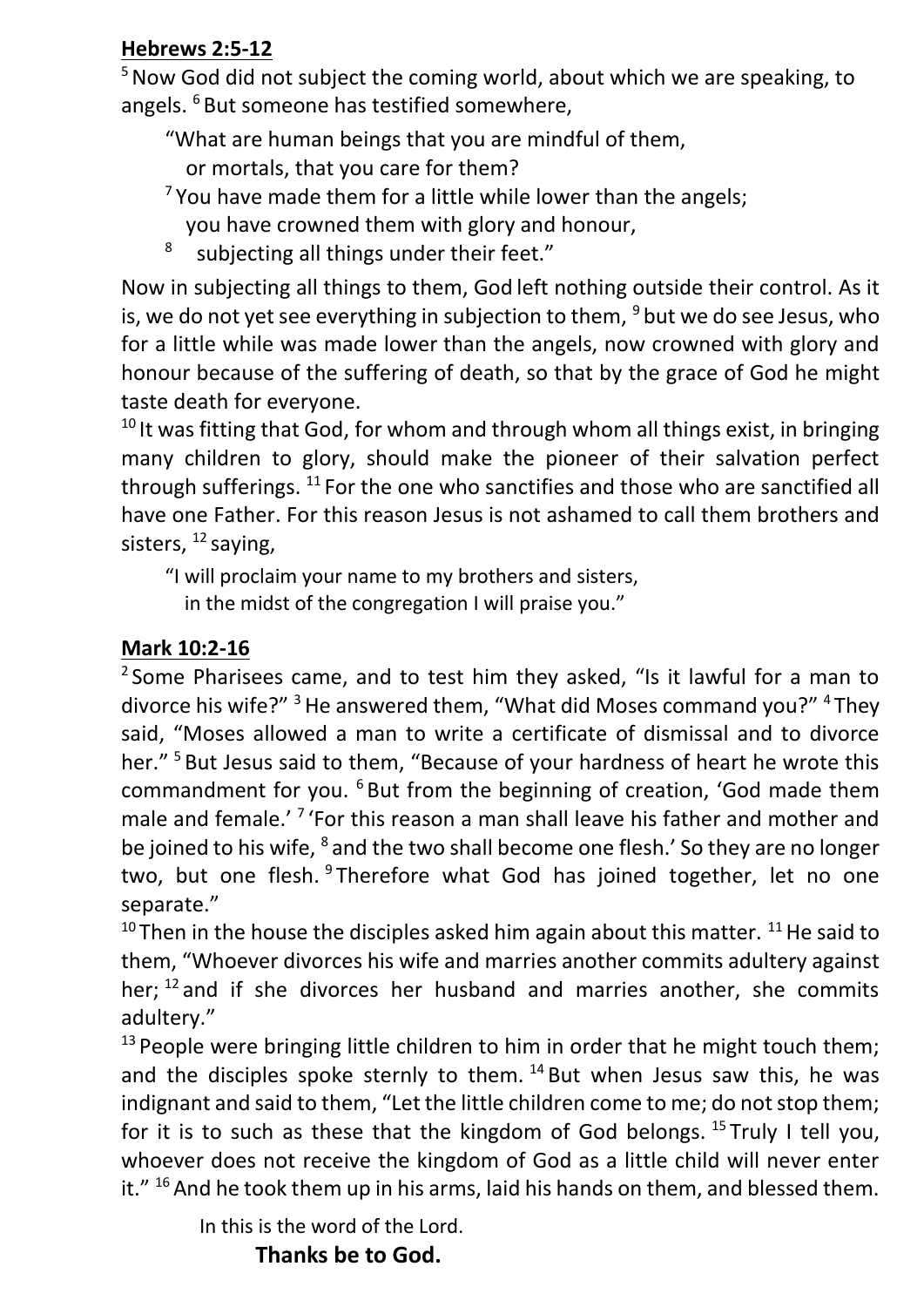## **MESSAGE**

## **AFFIRMATION OF FAITH:**

We are a pilgrim people –

**We believe in one God, the Father, the Son, and the Holy Spirit. We proclaim Jesus Christ, the crucified and risen One, confessing him as Lord to the glory of God the Father. In the fellowship of the Holy Spirit, we acclaim Jesus as the Lord of the Church, the Head over all things, the beginning of a new creation. We acknowledge that we live and work between the time of Christ's death and resurrection and the final consummation of all things which he will bring.**

**We are a pilgrim people, always on the way towards a promised goal; on the way Christ feeds us with word and sacraments, and we have the gift of the Spirit in order that we may not lose the way.**

**We will live and work within the faith and unity of the one holy catholic and apostolic Church, bearing witness to that unity which is both Christ's gift and his will. We affirm that every member of the church is engaged to confess that faith of Christ crucified. Together with all the people of God, we will serve the world for which Christ died. And we await with hope the day of the Lord Jesus.**

## **ANNOUNCEMENTS**

## **PRAYERS OF INTERCESSION & OFFERING THANKS**

#### **PASSING OF THE PEACE**

#### **HYMN: TIS 209/AHB 138**

1. **And can it be that I should gain an interest in the Saviour's blood? Died he for me, who caused his pain for me, who him to death pursued? Amazing love! how can it be that thou, my God, shouldst die for me!**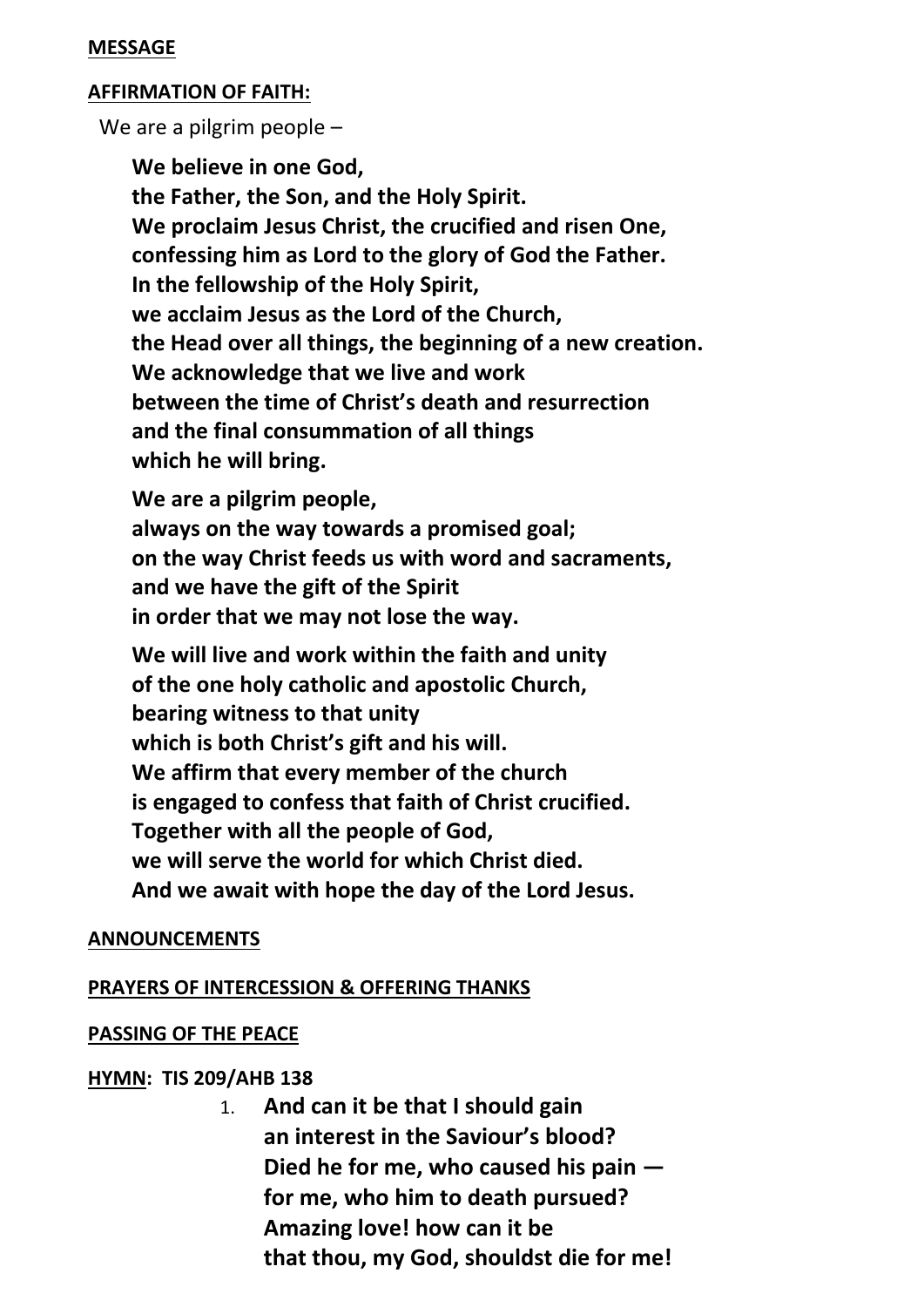- 2. **'Tis mystery all! The immortal dies: who can explore this strange design? In vain the first-born seraph tries to sound the depths of love divine. 'Tis mercy all! Let earth adore, let angel minds inquire no more.**
- 4. **Long my imprisoned spirit lay fast bound in sin and nature's night: thine eye diffused a quickening ray I woke; the dungeon flamed with light! My chains fell off, my heart was free, I rose, went forth, and followed thee.**
- 5. **No condemnation now I dread: Jesus, and all in him, is mine! Alive in him, my living Head, and clothed in righteousness divine, bold I approach the eternal throne, and claim the crown, through Christ, my own.**

*Charles Wesley 1707-88 alt.*

## **HOLY COMMUNION**

No matter who you are, or where you are on life's journey, you are welcome at this table with its' symbols of God's Creative Presence.

# **In company with all who seek nourishment at this table, we come to celebrate community, and to share these life-giving symbols.**

It is right and our joy to give thanks. We celebrate the changing mood of nature: for sunshine and showers of a spring day, for the nesting and cheerfulness of birds, and the flowers of bush and garden, wattle, heath, and bottle brush. We give thanks, O Holy God.

We who hold all such good things in trust, in the company of each other, and in company with people throughout the world declare as generations before us have declared:

*ALL* **Holy, holy, holy, hope-breathing God, heaven and earth are full of your glory. Hosanna in the highest.**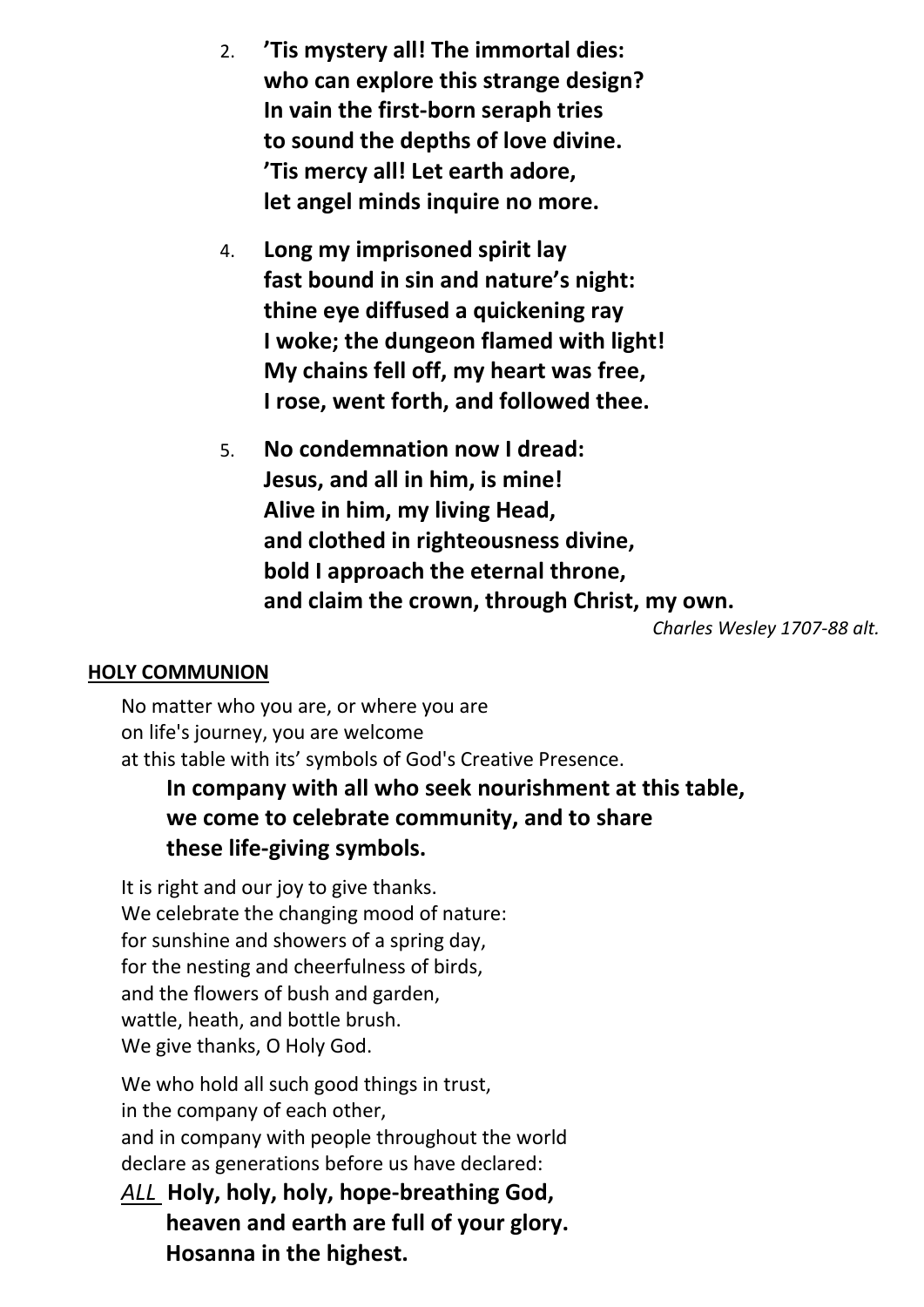Blessed is the one who comes in the name of God.

# *ALL* **Hosanna in the highest.**

And we celebrate our knowledge of Jesus the Companion, who taught all to care for the birds of the air, and the grass of the paddock; living expressions of the Spirit of Life in our midst. We remember that night among friends, reclined at table... Jesus again shared a meal with his friends. Through grain and grape, bread and wine, and in fellowship together, Jesus spoke of his enduring love for each of them.

# **The Lord's Prayer**

**Our Father in heaven, hallowed be your name, your kingdom come, your will be done, on earth as in heaven. Give us today our daily bread. Forgive us our sins as we forgive those who sin against us. Save us from the time of trial and deliver us from evil. For the kingdom, the power, and the glory are yours now and forever. Amen.**

So we take this bread and this wine mindful of the Spirit at work in our lives. Thus making our living a source of renewal and hope. **Amen.**

We break this bread in celebration of the great truth that on this tiny planet, hurtling through cold, empty space, death is made the servant of life, and out of death, life is forever resurrected.

This cup with its fruit of the vine, is a celebration that things are not always as they seem: that out of faithfulness and steadfastness, out of suffering and sorrow, may come unsought blessings.

To eat and drink together reminds us of the deeper aspects of human fellowship, for from time immemorial the sharing of bread and wine has been the most universal of all symbols of community.



*People partake of the bread and the cup*